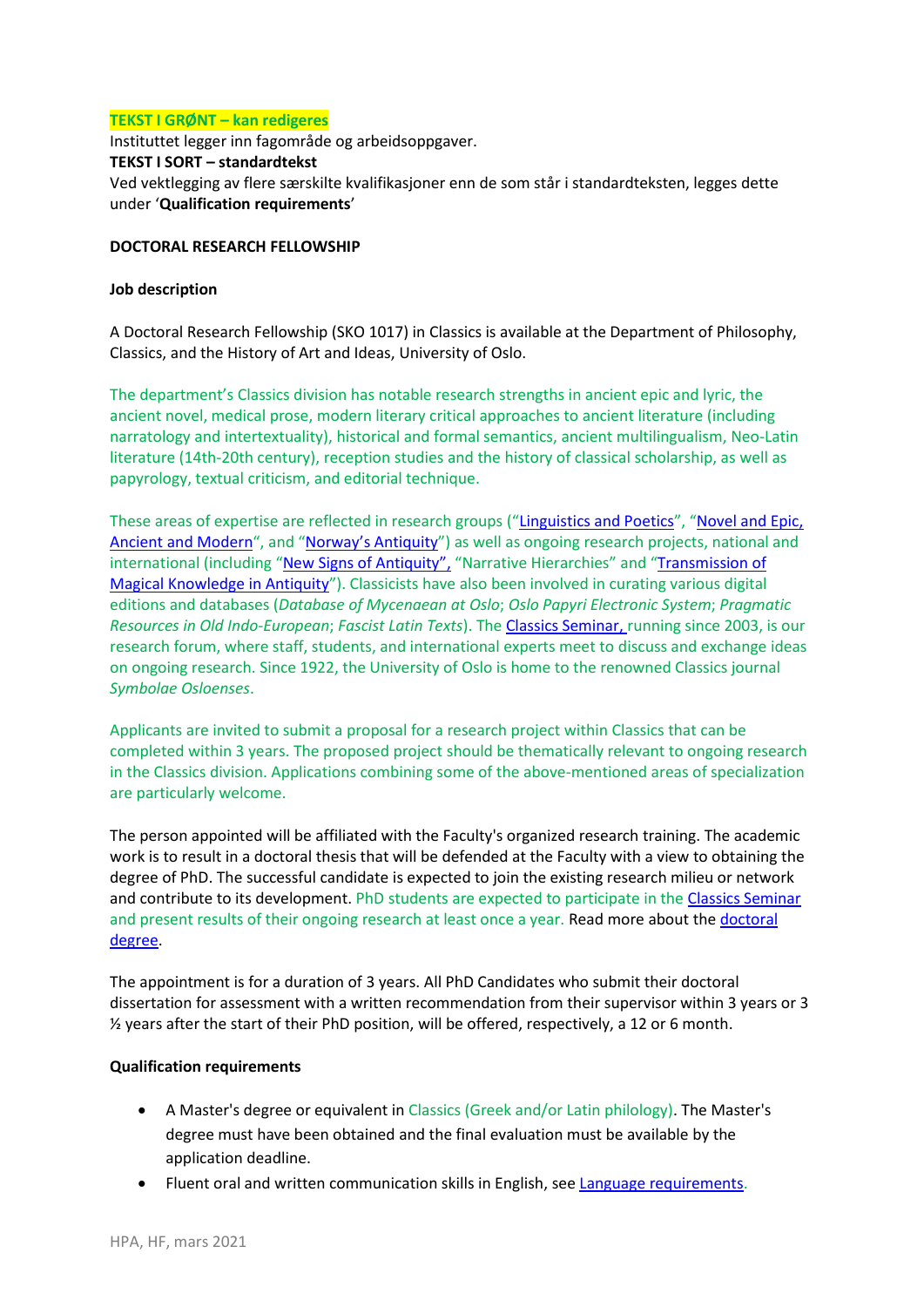• Personal suitability and motivation for the position.

To be eligible for admission to the doctoral programmes at the University of Oslo, applicants must, as a minimum, have completed a five-year graduation course (Master's degree or equivalent), including a Master's thesis of at least 30 ECTS. In special cases, the Faculty may grant admission on the basis of a one-year Master course following an assessment of the study programme's scope and quality.

In assessing the applications, special emphasis will be placed on:

- The project's scientific merit, research-related relevance and innovation
- The applicant's estimated academic and personal ability to complete the project within the time frame
- The applicant's ability to complete research training
- Good collaboration skills and an ability to join interdisciplinary academic communities

Applicants who have recently graduated with excellent results may be given preference.

# **We offer**

- Salary NOK XXX XXX per annum depending on qualifications (Ignnstrinn 54-59 LO/YS/UNIO)
- A professionally stimulating working environment
- Membership in th[e Norwegian Public Service Pension Fund](https://www.spk.no/en/)
- [Attractive welfare benefits](http://www.uio.no/english/for-employees/employment/welfare/)

# **How to apply**

The application must include:

- Application letter describing the applicant's qualifications and motivation for the position
- Curriculum Vitae (with a list of education, positions, teaching experience, administrative experience and other qualifying activities, including a complete list of publications)
- Transcript of records of your Bachelor's and Master's degrees. Applicants with education from a foreign university must attach an explanation of their university's grading system
- Documentation of [Language requirements](https://www.hf.uio.no/english/research/phd/application/language-requirements.html) (if applicable)
- Project description, including a detailed progress plan for the project (3 5 pages, maximum 14,000 characters. Se[e Template for project descriptions\)](http://www.hf.uio.no/english/research/phd/application/projectdescription.html)

Please note that all documents must be in English or a Scandinavian language.

Educational certificates, master theses and the like are not to be submitted with the application, but applicants may be asked to submit such information or works later.

The application with attachments must be delivered in our electronic recruiting system, jobbnorge.no.

Short-listed candidates will be invited for an interview.

# **Formal regulations**

See als[o regulations](https://www.uio.no/english/about/regulations/personnel/academic/regulations-employment-conditions-postdoc.html) as well as guidelines for [the application assessment process](http://www.uio.no/english/about/regulations/personnel/academic/hf-guidelines-application-assessment-phd.html) and [appointments](http://www.uio.no/english/about/regulations/personnel/academic/guidelines-appointment-postdoc-researcher.html) to research fellowships.